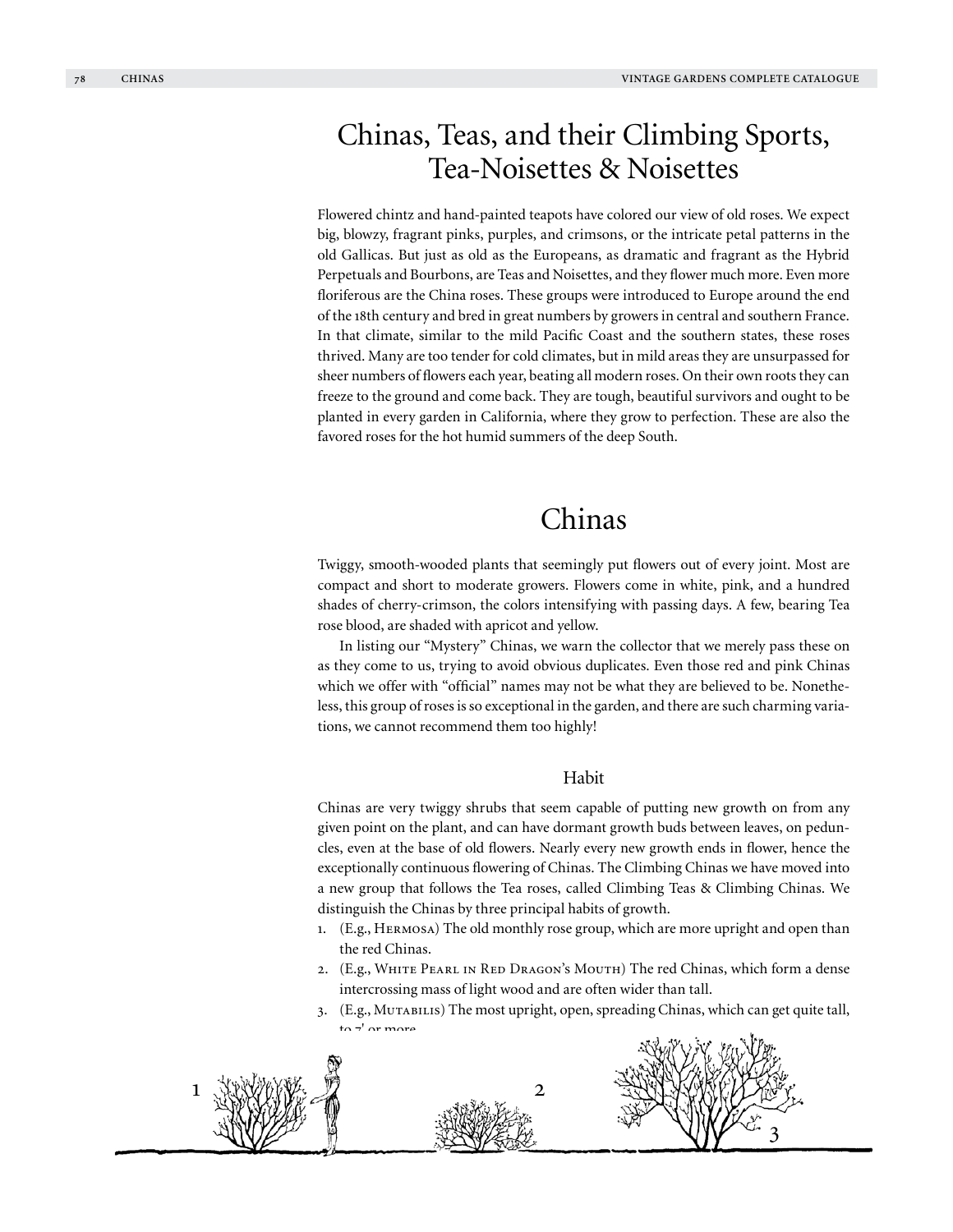see OLD BLUSH and ARCHDUC CHARLES for the rose widely sold under this name

# ARCHDUC CHARLES

Ch rrr/fff/1 Laffay, pre-1840 [Robinson, collected] Exhibiting that delightful trait of many Chinas, dramatic color change, the ARCHDUC is a lovely madder pink, sometimes a very pale blush shade, with cherry-rose edges which in some seasons spread out over the whole blossom. Has a fine fruity scent.

#### **ARETHUSA**

Ch rrr/ff/1 Paul, 1903 [Demits, HRG] Unusual coloring for a China; baize yellow with apricot shadings, the flowers large of petal, blowzy, small and freshly scented.

## Beauty of Rosemawr

#### [P<sub>AM</sub>'s P<sub>INK</sub>]

 $Ch(T)$  rrr/ff/2 Van Fleet, 1903 [ARE] Exquisite rosettes of deep pink shading lighter toward the petal edges, the edges rolled back, with a complex fragrance. Flowers open to show the stamens finally. This is clearly not a pure Tea/China, but with some other hardy rose as ancestor.

# "Belfield"\*

[Slater's Crimson China]

Ch rrrr/f/2 unknown, unknown [Knopf; Bermuda] Much has been said about this rose and many are now willing to consider this the original SLATER's CRIMSON CHINA, introduced to Europe in the late 18th century; we count ourselves among them. Small, deep red flowers saturated with color, only slightly paler in the very center of the bloom, where the yellow stamens appear.

# Bengale Centefeuilles

Ch rrr/f/2 Noisette, 1804 [Huntington] This extremely double China often fails to open in our cool climate; when it does it is spectacular. Can begin quite pink, and develops a veritable crown of crimson petals. In hot, dry climates, this is exquisite, a China we recommend for the desert.

# "Bengale d'Automne"

Ch rrr/ff/2 Laffay, 1825 [ARE] Large flowers of deep rose, paler at the petal bases, sweetly scented with a hint of pepper. Having grown this for several years now, we cannot distinguish it from OLD BLUSH, though it is perhaps a very fine form of that rose.

# **BURBANK**

Ch rrr/ff/1 Burbank; Burpee, 1900 [Robinson] Bright rose-pink shaded lighter, petals rolling back at the edges. Once considered a glorified Hermosa, it is unique. A rare rose memory of Santa Rosa's Plant Wizard, Luther Burbank. We see no difference between this and SANTA ROSA, a variety supposed to be unique, also from Burbank.

#### "Carnation"

Ch (T) rrr/f/1 unknown, found [Manners; Bermuda] All of the found roses from Bermuda are different and lovely; CARNATION is upright with large, cupped double blooms of medium pink with a large, buttoned center. This is possibly better classed as a Tea.

## Comtesse du Cayla

 $Ch \rarr r f/2 \t Guillot, 1902 \t [Guillot]$ Combining the apricots, buffs, light crimson, and copper of Mutabilis in one moment in a flower. Loose cups droop against darker foliage. Vigorous.

#### Cramoisi Supérieur

Ch rrrr/f/2 Coquereau, 1835 [Lowe] What we are convinced is the real thing; it matches perfectly the climbing form, known as JAMES SPRUNT in the United States. Velvety crimson globular flowers with rolled back petals that contrast with the iridescent lavender-crimson reverses. This bushy reversion from the climber may be larger than the original; see "MABLETON CRIMSON CHINA."

#### **DUCHER**

Ch rrr/fff/2 Ducher, 1869 [Humenick] Pure white cups, often rather large for a China and handsomely imbricated. A moderate grower but vigorous, and deliciously scented in humid weather. There is little question in our minds that this truly belongs among the Tea roses, yet it has a long history of being grouped with the Chinas, and its simplicity and delicacy of flower allow it to fit here not uncomfortably.

"Duke of York" (see Papillon in Climbing Teas)

#### "Emmie Gray"

Ch rrrr/f/3 unknown, found [Manners; Bermuda] This Bermuda foundling rose is guaranteed to charm garden visitors; its one-inch single flowers open a delicate rosepink, deepening each day to rose-red, the clusters flaunting the full spectrum of shades; rather like MUTABILIS in color and in size, but more restrained.

#### Fabvier

Ch  $rrr/f/2$  Laffay, 1832 [HRG/ARE] Broadly cupped flowers, cherry-rose red paling to pink at the center, appearing almost semi-double. Few roses can be as satisfactory at producing color as this, a rose that could be left ignored for decades and still look stupendous in a planting.

### "Ferndale Red China"

Ch rrr/ff/2 unknown, found[Robinson & Lowery] Very globular, rarely opening out, in a rich cherry pink. We found this on several grave sites in the hillside cemetery of the old Victorian town of Ferndale, whence it has subsequently completely disappeared. Previously we had thought that this may be the same as WHITE PEARL IN RED DRAGon's Mourn; however, after living with this another five years, we are now convinced that it is likely the same as the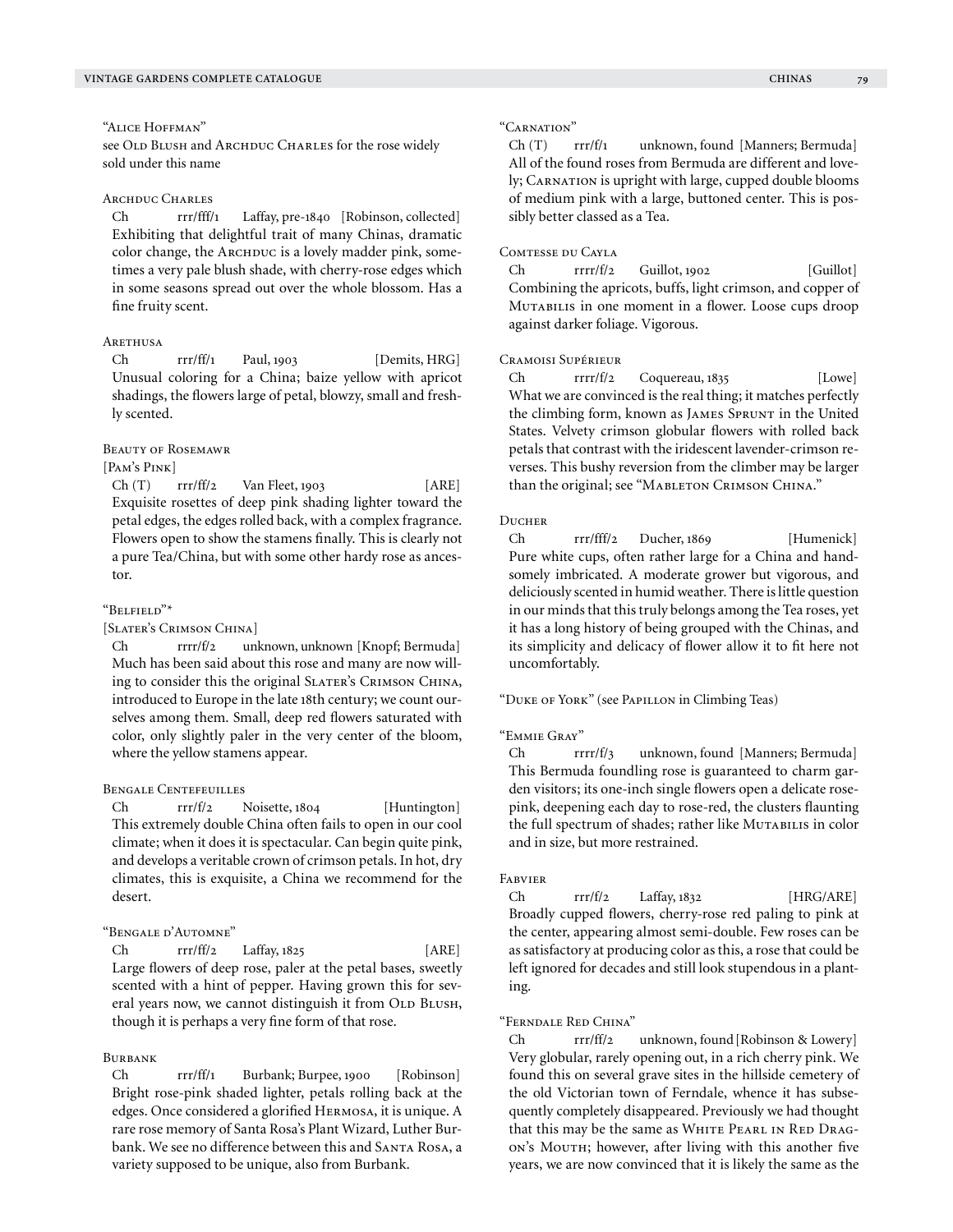

#### Louis-Phillipe

Ch rrr/fff/2 Guerin, 1834 [Knopf/Et al] Bushy, angular and tall growing, with flowers crimson outside, rose-red at the center and petal edges, with a rich cherry perfume. This rose is often sent out as Cramoisi Superieur. We have lost the mottled form of this we knew under the name LOUIS-PHILLIPE D'ANGERS.

"Louis Phillipe d'Angers"—*Missing from our collection.*

# "Mableton Crimson China"

[Cramoisi Supérieur?, "Wingood China," Agrippina?]

Ch rrrr/ff/2 unknown, found [Matson] Small, globular lacquer-red flowers pale on the reverse, with a dwarf habit, rarely over 2' tall. Perhaps only a slight variation on Cramoisi Supérieur, or perhaps another, very similar cultivar whose name is lost. Sold to us as AGRIPPINA, and identical to the Bermuda rose known as "Wingood China."

## "Martha Gonzales"

Ch rrr/f/2 unknown, found [ARE; Gonzales] Brilliant scarlet nearly single flowers with the odd white stripe and a flat fan of golden stamens. Short.

MATEO'S SILK BUTTERFLIES (see Hybrid Musks)

# Miss Lowe's Variety

 $Ch$  rrrr/f/1 Lowe, 1887 [unknown] Sculpted, single flowers of velvety crimson-scarlet are produced in such profusion and continuity as few other roses. We have listed this incorrectly as a synonym for Sanguinea. We do suspect it is the same as Crimson Bengale, however.

# Mme. Laurette Messimy

Ch rrr/fff/1 Guillot et fils, 1887 [Demits; Beales] Soft peach-pink flowers with apricot shading have a fruity fragrance; one of the China-Teas, a direct cross between the two groups, with Tea-like flowers and a red China growth habit.

#### **MUTABILIS**

[Rosa chinensis mutabilis, TIPO IDEAL]

Ch rrrr/f/3 unknown, pre-1894 [unknown] Single flowers start light yellow, change to pink, then crimson. A vigorous grower and tall, with a remarkably constant supply of bloom.

# **NAPOLEON**

Ch rrr/fff/3 Laffay, c. 1835 [Robinson, found] This is the most richly colored of the small red Chinas we know; bright cherry-crimson globes of intense coloring; compact and spreading. Identified by the Huntington.

Slater's Crimson China we received from the Huntington years ago. Red Chinas are such a closely related group that it is a great challenge sorting them out. Revisiting the Ferndale Cemetery last summer we were very disappointed that *none* of the dozen or so plants of this we found ten years ago are still alive. We understand that an effort is being made to reintroduce this China to the town.

.<br>Sachschille

FORTUNE's DOUBLE YELLOW (see Climbing Teas & Chinas)

Gloire des Rosomanes (see Bourbons)

# Hermosa

Ch (B) rrrr/f/1 Marcheseau, 1840[Robinson, collected] Light blush-pink; small, shapely flowers, darker and more scented in cool seasons; always lovely. A Bourbon by breeding but in style and habit, more like its China parent.

# "Huilito"

Ch (B) rrr/fff/2 unknown, found [ARE] "HUILITO" covers itself most of the year in 3-inch lavender to rose-pink flowers full of petals. Dense, delicate, and thorny. Another foundling that may belong in the Bourbons.

"Huntington Slater's Crimson China"

(see Ferndale Red China)

Ch rrrr/-/2 Introduced to Britain, 1790

[Huntington] This is the rose identified at the Huntington; it is believed to be another of the four "Stud" Chinas of the 18th century. Cherry red, rounded flowers on slender wood; always in bloom. See BELFIELD for another, more convincing candidate for this seminal variety.

"Korbel Canyon Red China" (see White Pearl in Red Dragon's Mouth)